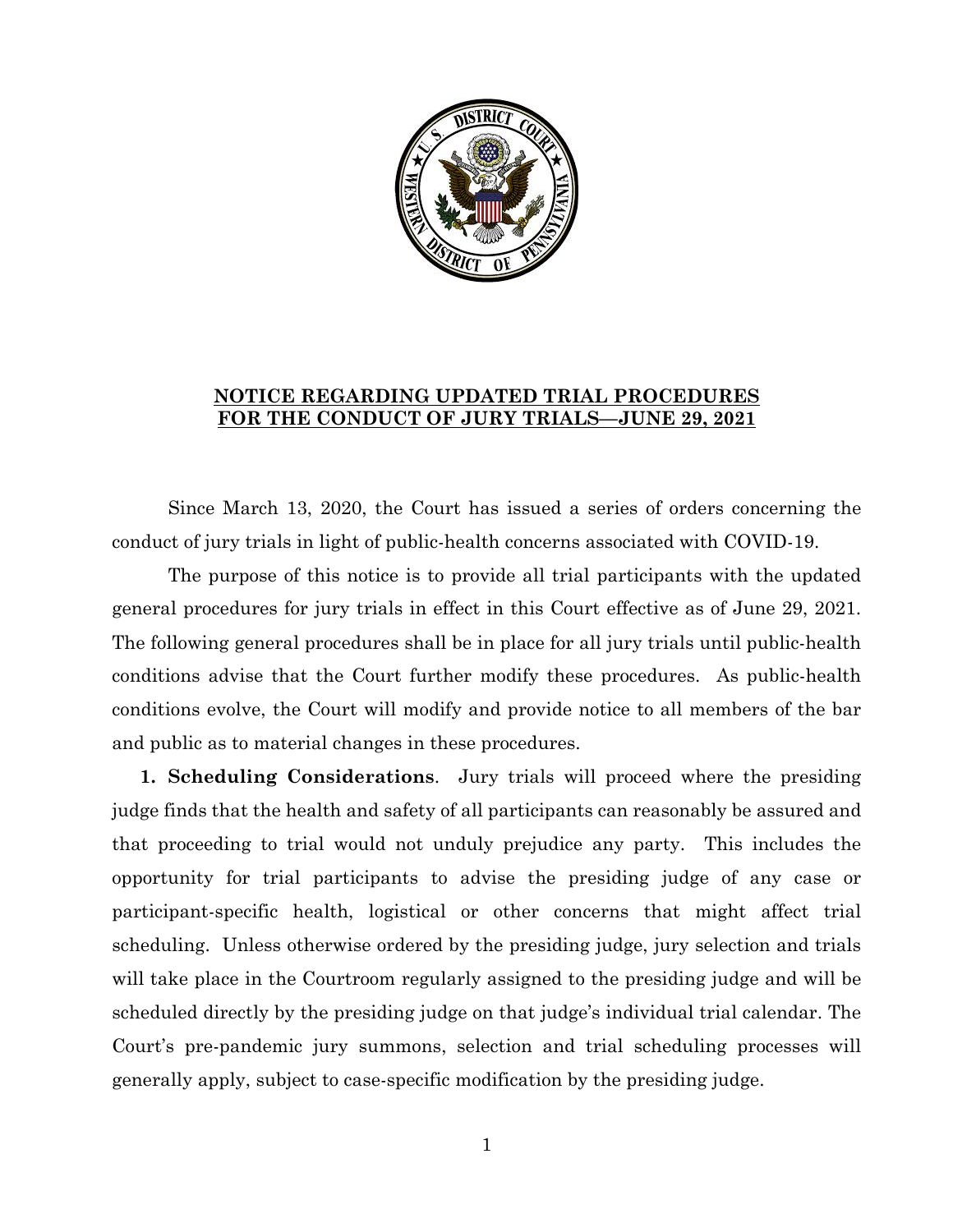**2. Jury Trial Procedures**. The presiding judge may set and implement jury selection and trial procedures relative to the methods of the presentation of evidence and the locations from which presentations and questioning may occur, along with all other similar trial management procedures. Unless otherwise ordered by the presiding judge, jurors will be seated in the jury box during trial. The Court may limit the number of attorneys and other support staff who can participate in any trial.

**3. Number of Jurors**. Judges may elect to select more jurors than is typical in any given case (e.g., 16 jurors in a criminal case, 9 in a civil case).

**4. Contact Tracing**. The Courtroom Deputy will maintain a list of all participants in the proceeding. Additionally, on a voluntary basis, members of the public who have physically attended a specific proceeding may request to be added to the involved "contact tracing" list by providing their names and contact information to the Courtroom Deputy.

**5.** Voir Dire. Where applicable, in responding to voir dire questions, large signs with juror numbers may be used to identify each juror to avoid the need for jurors to speak or pass microphones. The presiding judge may elect to use a form of questionnaire at the time of juror reporting/selection in order to gather information from members of the *venire* in a particular case.

**6. Sidebars**. The parties must make every effort to address all evidentiary issues at separate scheduled sessions with the presiding judge in order to avoid the necessity of sidebar proceedings during trial. The presiding judge may elect to clear the courtroom or move the sidebar into another location in order to reduce crowding in the event that a sidebar is required.

**7. Face Masks.** All trial participants and others present in the jury assembly room and the trial courtroom will be required to wear face masks at all times during jury selection and trial (other than those times that the participant is speaking in open Court or during jury selection if such is so authorized by the presiding judge). Face masks will be worn by all participants during sidebar conferences. The face masks for counsel, litigants, jurors, witnesses and affiliated individuals will be supplied by the Court and will all be the same style mask—*i.e.*, plain, disposable, surgical-style masks. This